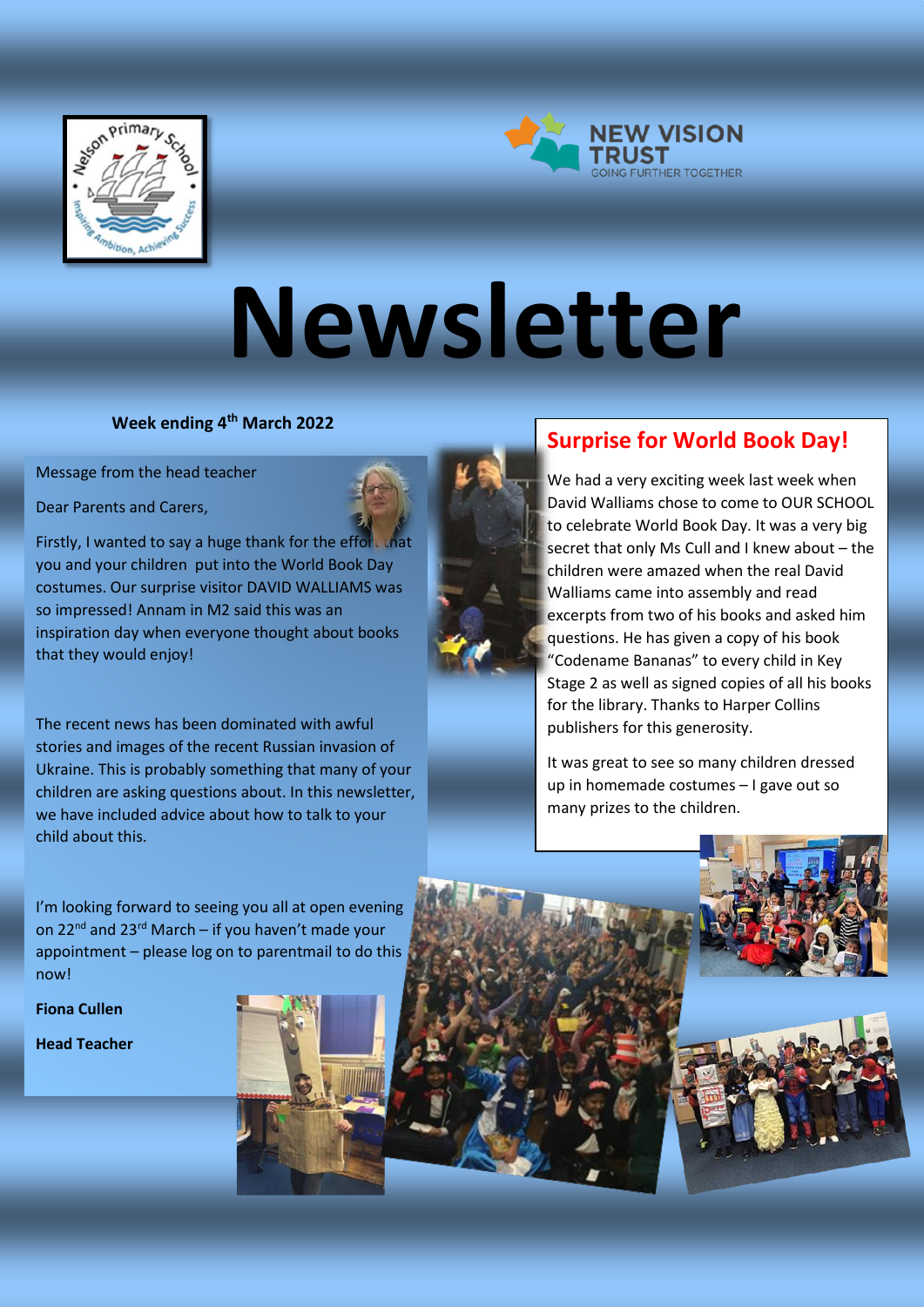

#### **Year 3 go back in time !**

Freshwater Theatre came to school to show what school was like in Victorian times.



Thank you so much to parents Mr and Mrs Patel who organised a book sale in the playground – the online book sale has started this week with all books at £2-50.

Bookworms will donate books to the school – the more books you buy the more books will be donated to school. The books are high quality and link with our Read to me Venture!!



Capital Kids Cricket brought the Cricket World Cup to Nelson last week... They were promoting the anti-racist campaign Bowl Out Racism. The children listened carefully to the speakers pledge to join the campaign.

**BOWL** 

TRACISM

Newham Cricket club are keen to welcome new players - follow this link to find out how: https://newhamcc.com/about/play-cricketregistration/

### **Dates for your diary**

**Monday 14th March SPRING FESTIVAL STARTS**

**Tuesday 22nd March and**

**Wednesday 23rd March – LEARNING REVIEW EVENI**

**Monday 4th April – School closed for Easter Holiday** 

**Tuesday 19th April – Children return to school**

**Monday 2nd May – School closed for Mayday bank holiday**

**Thursday 5th May – School closed for elections**

**Monday 30th May – School closed for half term**

**Monday 6th June 2022 – School closed for extra holiday to celebrate the Queen's Platinum Jubilee**

**Tuesday 7th June – Children return to school**

#### **Debating…**

Our debate team enjoyed their recent tournament – winning one of the two debates.